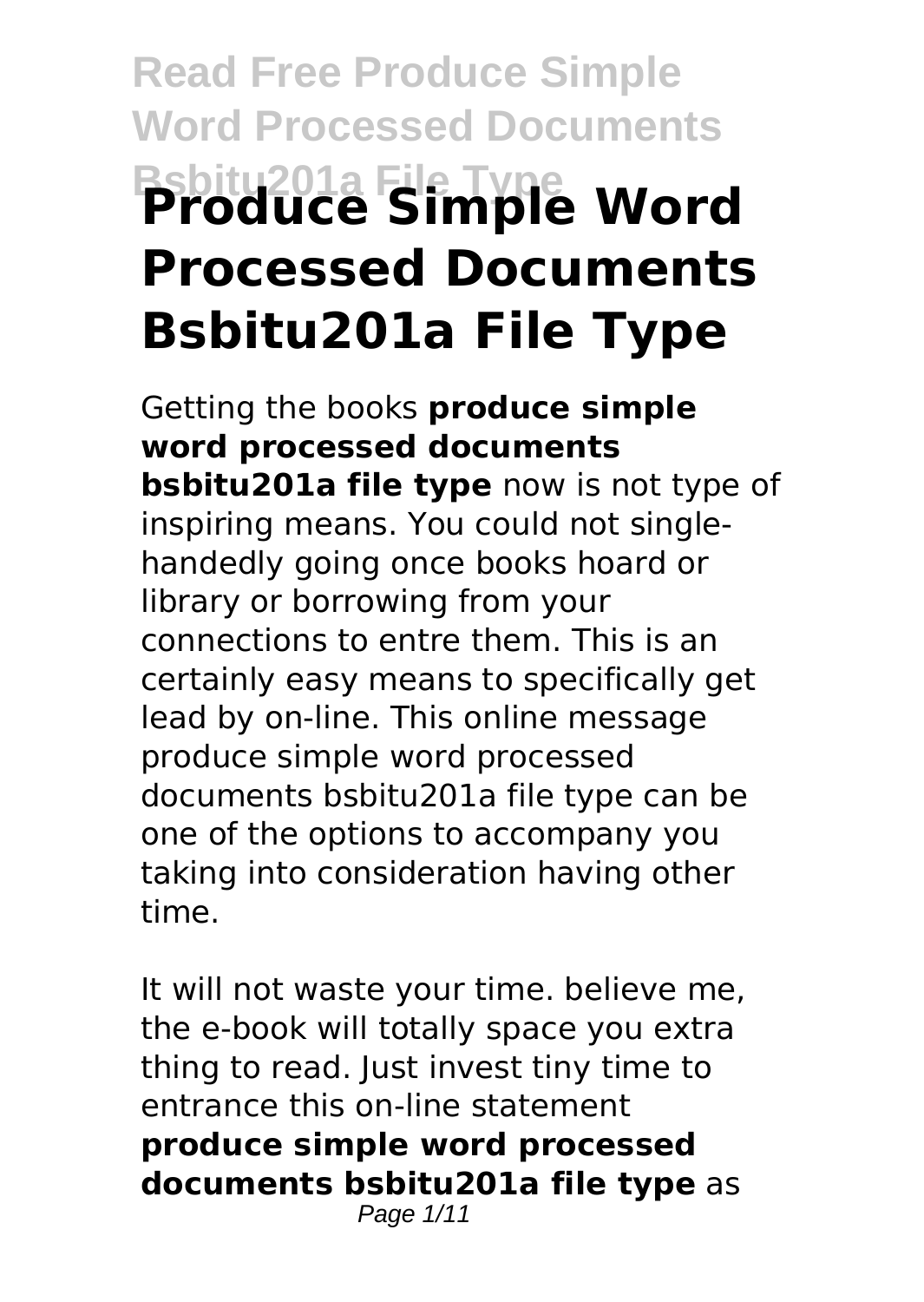**Read Free Produce Simple Word Processed Documents Without difficulty as review them** wherever you are now.

Myanonamouse is a private bit torrent tracker that needs you to register with your email id to get access to its database. It is a comparatively easier to get into website with easy uploading of books. It features over 2million torrents and is a free for all platform with access to its huge database of free eBooks. Better known for audio books, Myanonamouse has a larger and friendly community with some strict rules.

## **Produce Simple Word Processed Documents**

of BSBITU201A Produce simple word processed documents as listed in the unit details at Annex A to this guide. In Assessment 1, learners will create and format a letter according to the details provided, then print it out. Assessment 2 also involves creating and printing a letter, with a focus on font and paragraph formatting.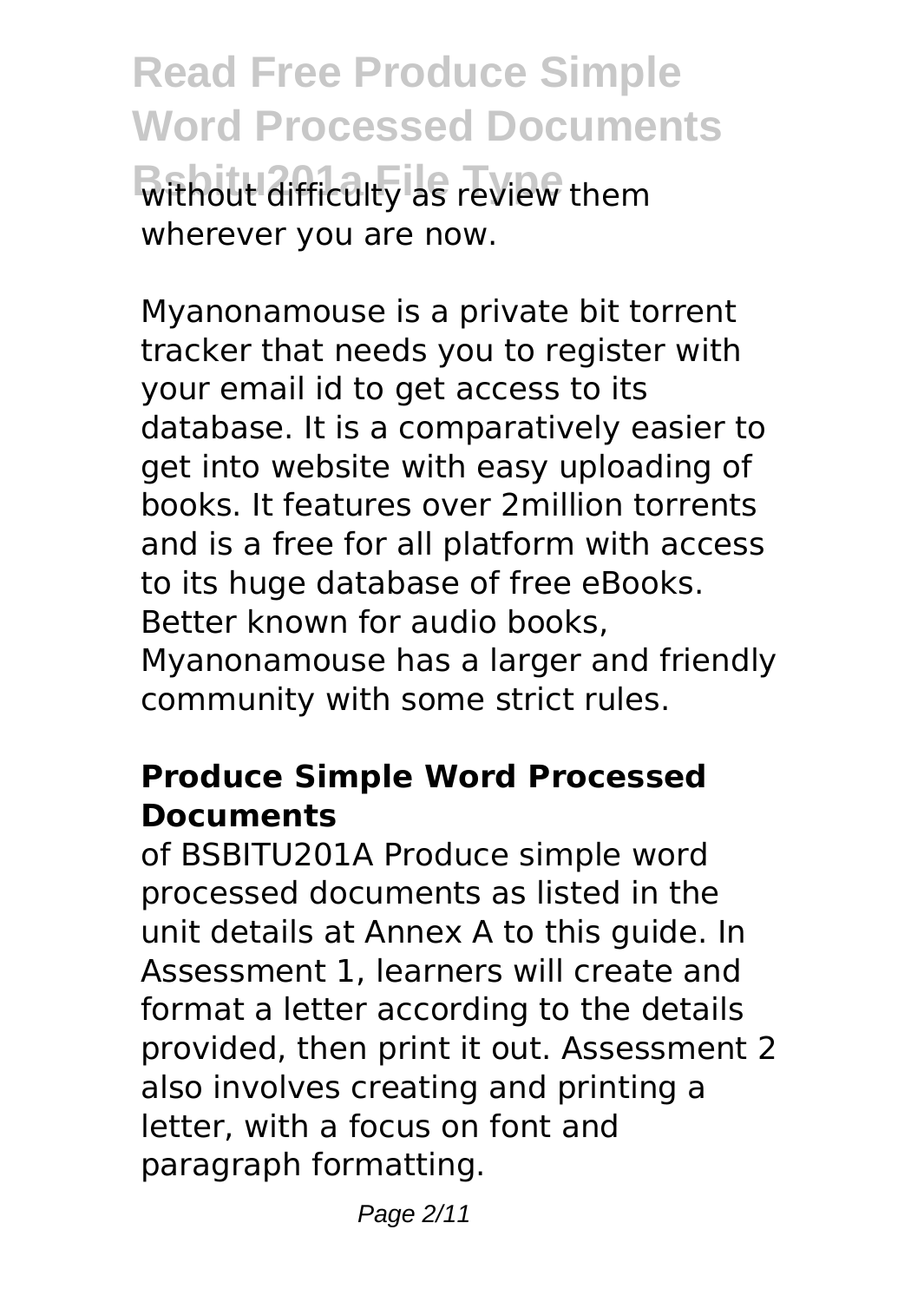### **PRODUCE SIMPLE WORD PROCESSED DOCUMENTS**

Details for the BSBITU201 Produce Simple Word Processed Documents - Microsoft Word 2016 manual from Watsonia Publishing. This publication has been mapped to the BSBITU201 - Produce Simple Word Processed Documents competency. It applies to individuals who perform a range of mainly routine tasks and generally work under direct supervision using limited practical skills and fundamental knowledge.

### **BSBITU201 Produce Simple Word Processed Documents ...**

Mapping Notes Date; Supersedes and is equivalent to BSBITU201A - Produce simple word processed documents: Updated to meet Standards for Training Packages : 24/Mar/2015: Is superseded by and equivalent to BSBITU211 - Produce digital text documents: 26/Sep/2018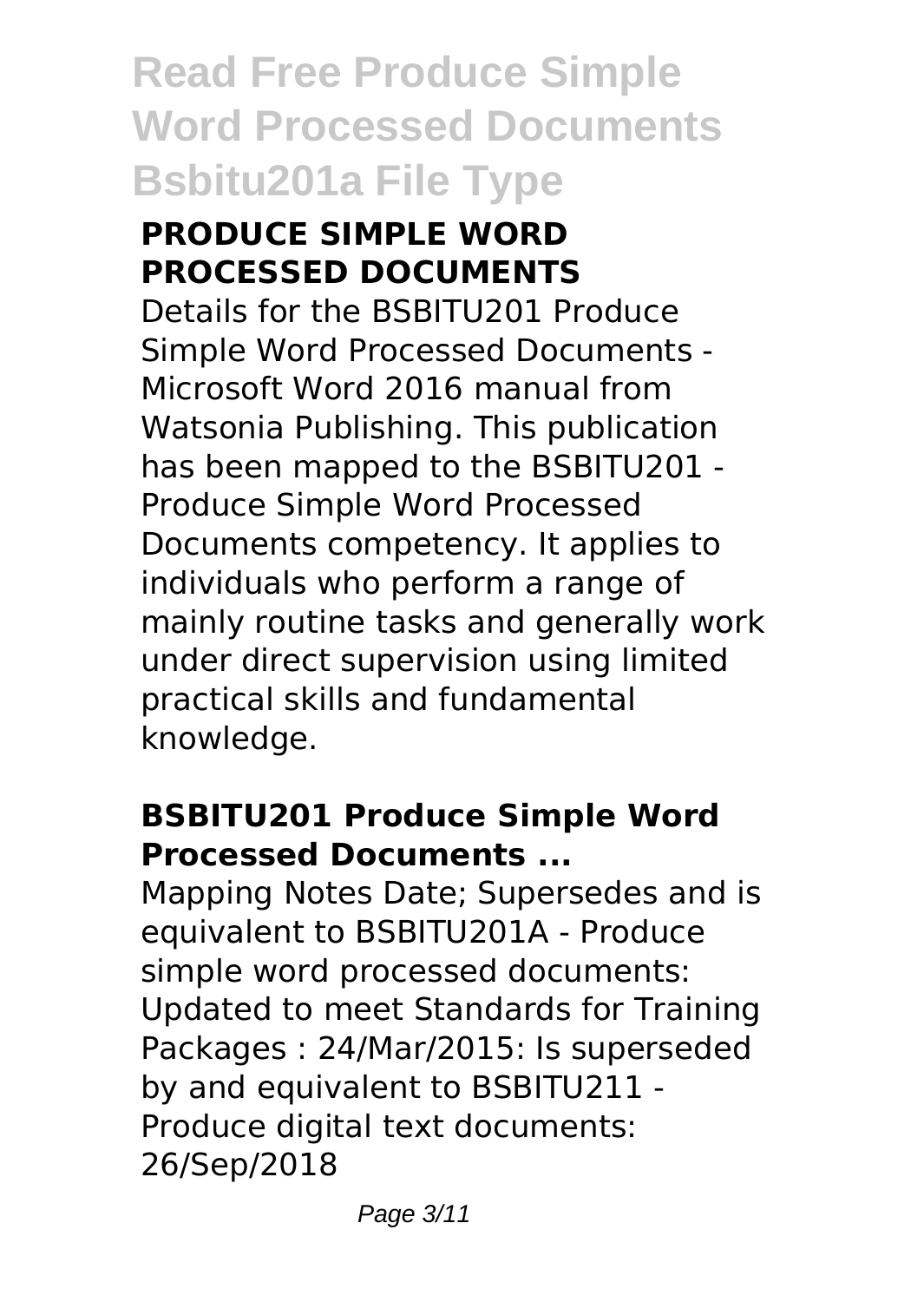#### **training.gov.au - BSBITU201 - Produce simple word ...**

Produce simple word processed documents Control measures In determining the control measures to implement, the person conducting the business or undertaking must have regard to all relevant matters that may contribute to a musculoskeletal disorder, including: • p ostures, movements, forces and vibration relating to the hazardous manual task

# **BSBITU201 Produce simple word processed documents**

BSBITU201\_2016 - PRODUCE SIMPLE WORD PROCESSED DOCUMENTS USING WORD 2016 Formative assessments Activity 1 Question 1-List five potential health and safety hazards that could occur during the use of a computer. Answer 1-Health and safety hazards can include: stiff neck and shoulders back pain RSI in the wrists and hands eyestrain, poor posture headaches and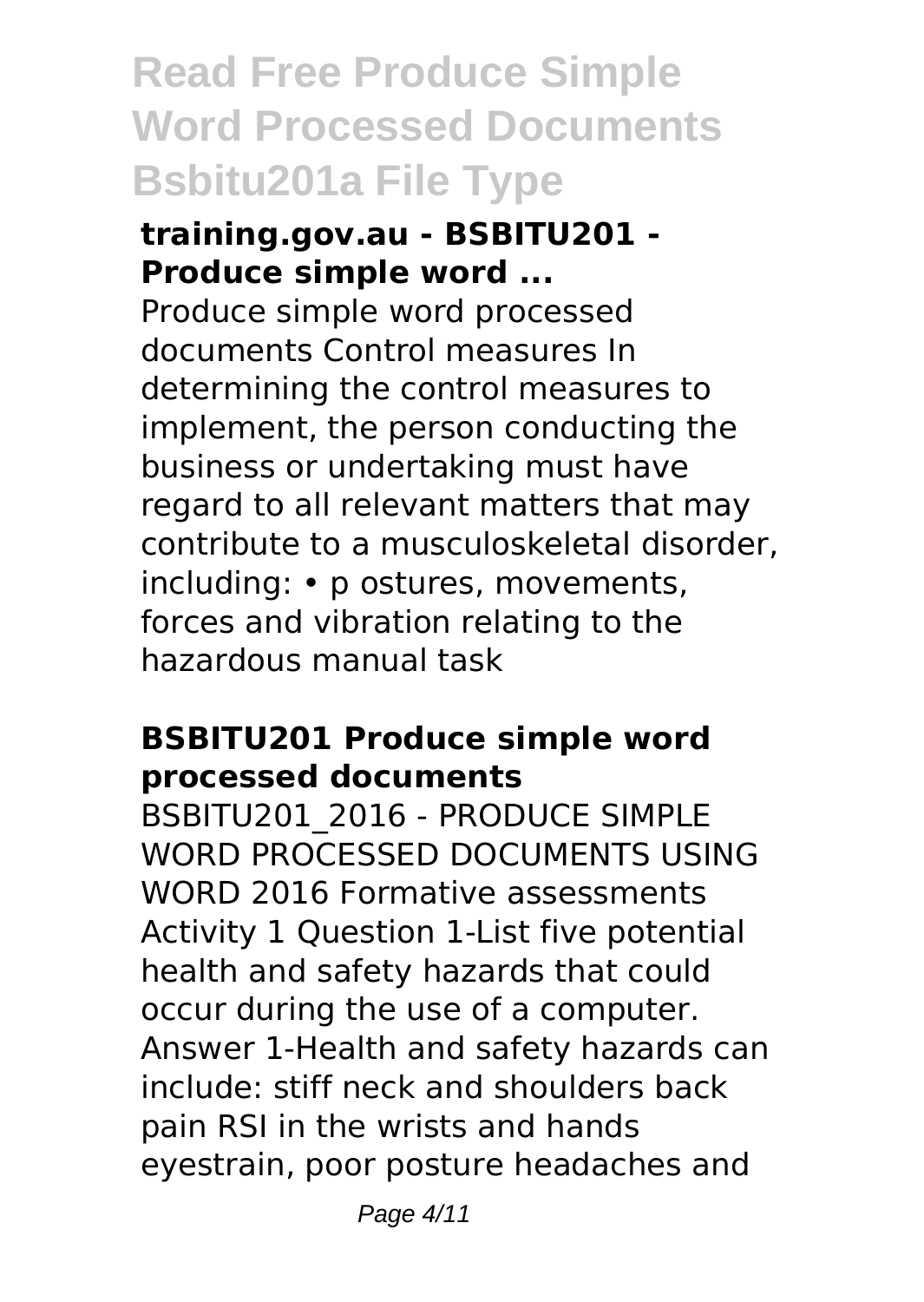**Read Free Produce Simple Word Processed Documents Base of the Subsetion 2- List five ways ...** 

# **BSBITU201\_2010 - PRODUCE SIMPLE WORD PROCESSED DOCUMENTS ...**

Prepare to produce word processed documents Activities . These activities will help you to develop your skills and knowledge in this topic. They also might be used by your teacher in their final assessment. My Portfolio: Create a folder on the computer where you can save all of your completed activities for future reference. Your teacher may ...

# **Prepare to produce word processed documents - Activities**

For more information about the BSBITU201 Produce simple word processed documents unit, including qualifications that include this unit, elements and performance criteria, performance evidence, knowledge evidence, and assessment conditions, check the official training.gov.au page here – BSBITU201 Produce simple word processed documents.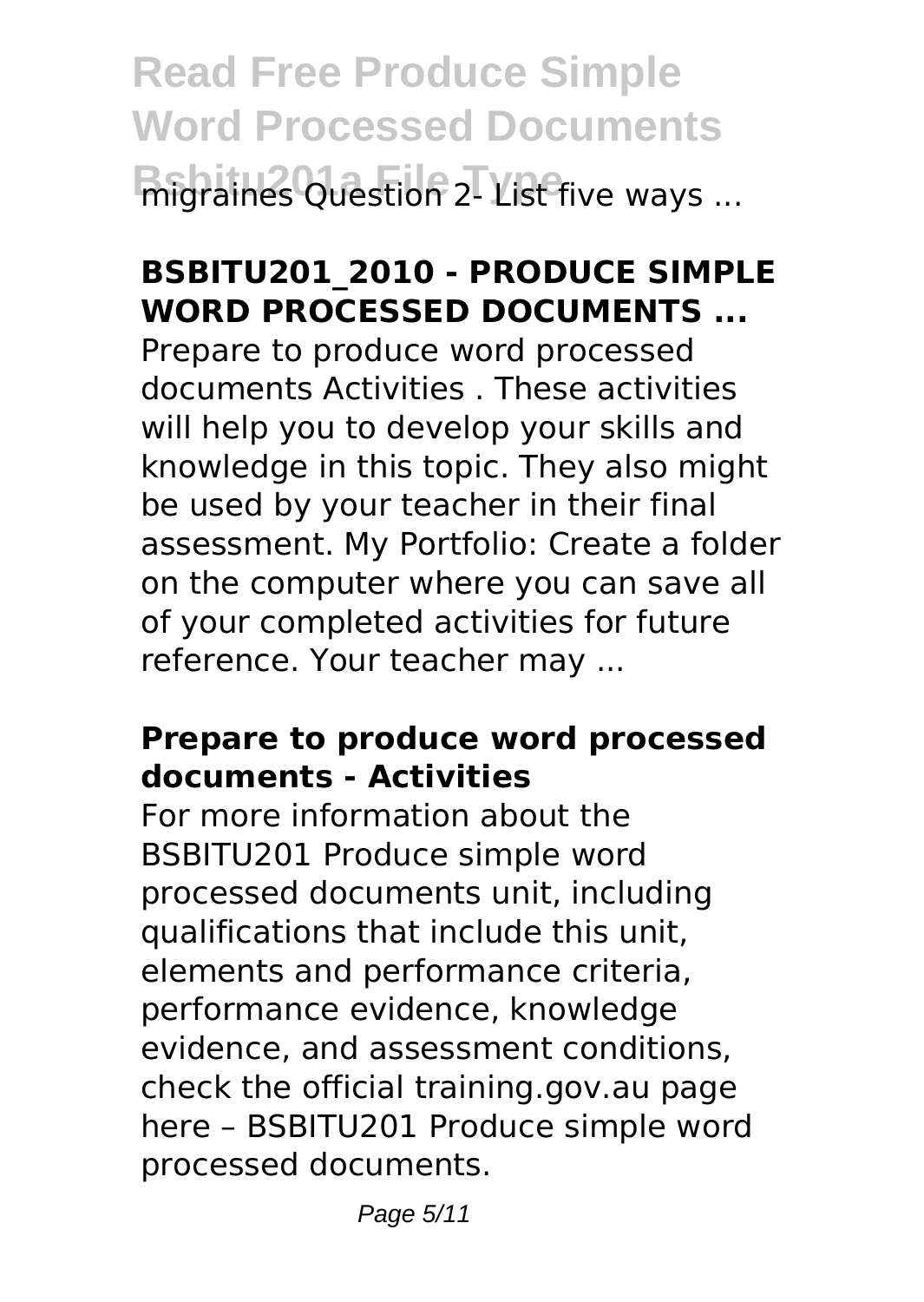### **BSBITU201 Produce simple word processed documents ...**

Short Answer Questions Unit/s of Competency: BSBITU201 Produce simple word processed documents Participant's name: Date work submitted: Instructions for completionYou are required to complete and submit all the short answer questions below. A satisfactory result is only achieved once all questions are deemed correct. If you need assistance with any of the questions please contact…

### **Produce single word processed documents | Certificate II ...**

open Microsoft word Click the ? Help icon or F1 Click in the search box and type Headers and Footers Click on the appropriate topic and view and/or print the help instructions

# **Produce Simple Word processed Documents - VET Business ...**

For example, you might call your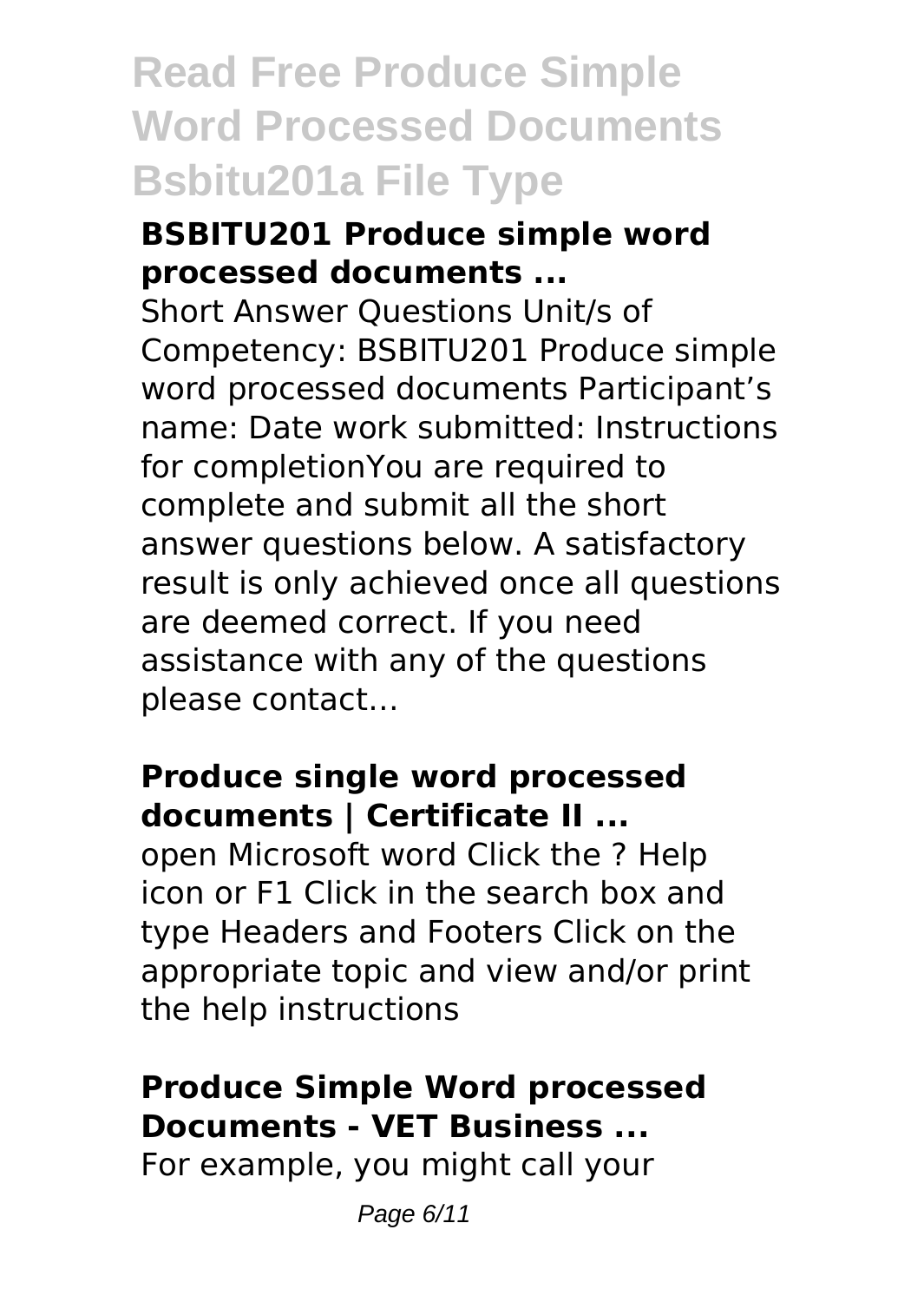# **Read Free Produce Simple Word Processed Documents**

**Brocess document "Make Pasta," "Learn** to Drive," or "Write a Letter." Use the imperative form for your title and steps. Your process document should start with a present tense verb, such as "make," "cook," "learn," or "write." You should continue to use this tense to describe the steps in your process.

# **How to Make a Process Document: 15 Steps (with Pictures ...**

Produce simple word processed documents Formats and tools Unit Description Reconstruct the unit from the xml and display it as an HTML page. Assessment Tool an assessor resource that builds a framework for writing an assessment tool Assessment Template generate a spreadsheet for marking this unit in a classroom environment.

# **Training material for BSBITU201 - Produce simple word ...**

1.3 Identify document purpose, audience and presentation requirements, and clarify with relevant personnel as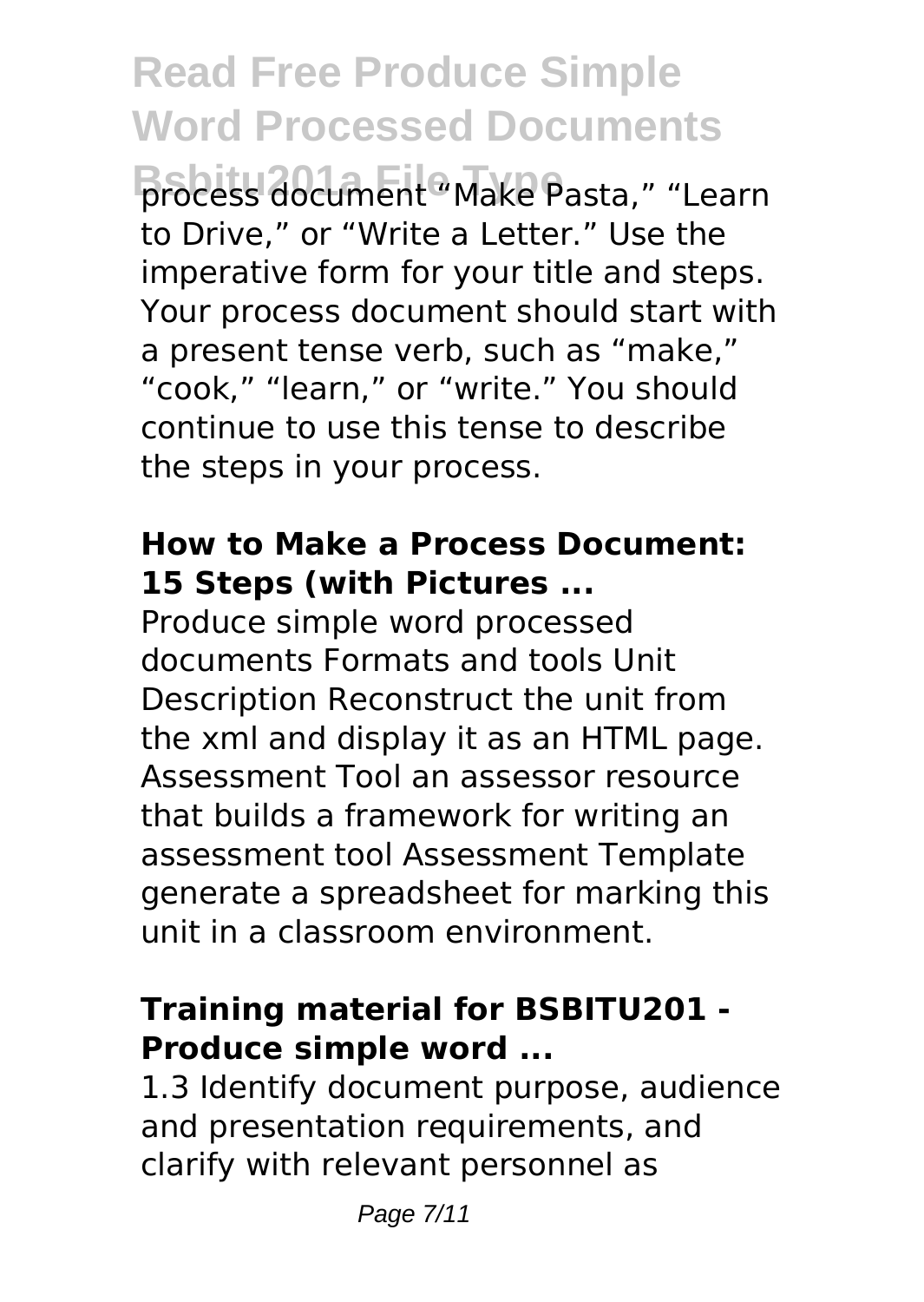# **Read Free Produce Simple Word Processed Documents**

**Bequired. 1.4 Identify organisational and** task requirements for document layout and design. 1.5 Select most appropriate word processing application to produce document, in accordance with available resources and organisational policies. 2.

### **training.gov.au - BSBITU211 - Produce digital text documents**

Keep the document simple and concise. While it should be technically accurate, it should be easy to follow. Have a proper plan in place to update the documents when/if the process would change. Make sure to review them at least once a year. Or assign a process owner who can do regular reviews and notify others of the changes.

#### **Process Documentation Guide: Learn How to Document Processes**

BSBITU201A Produce simple word processed documents. This unit describes the performance outcomes, skills and knowledge required to correctly operate word processing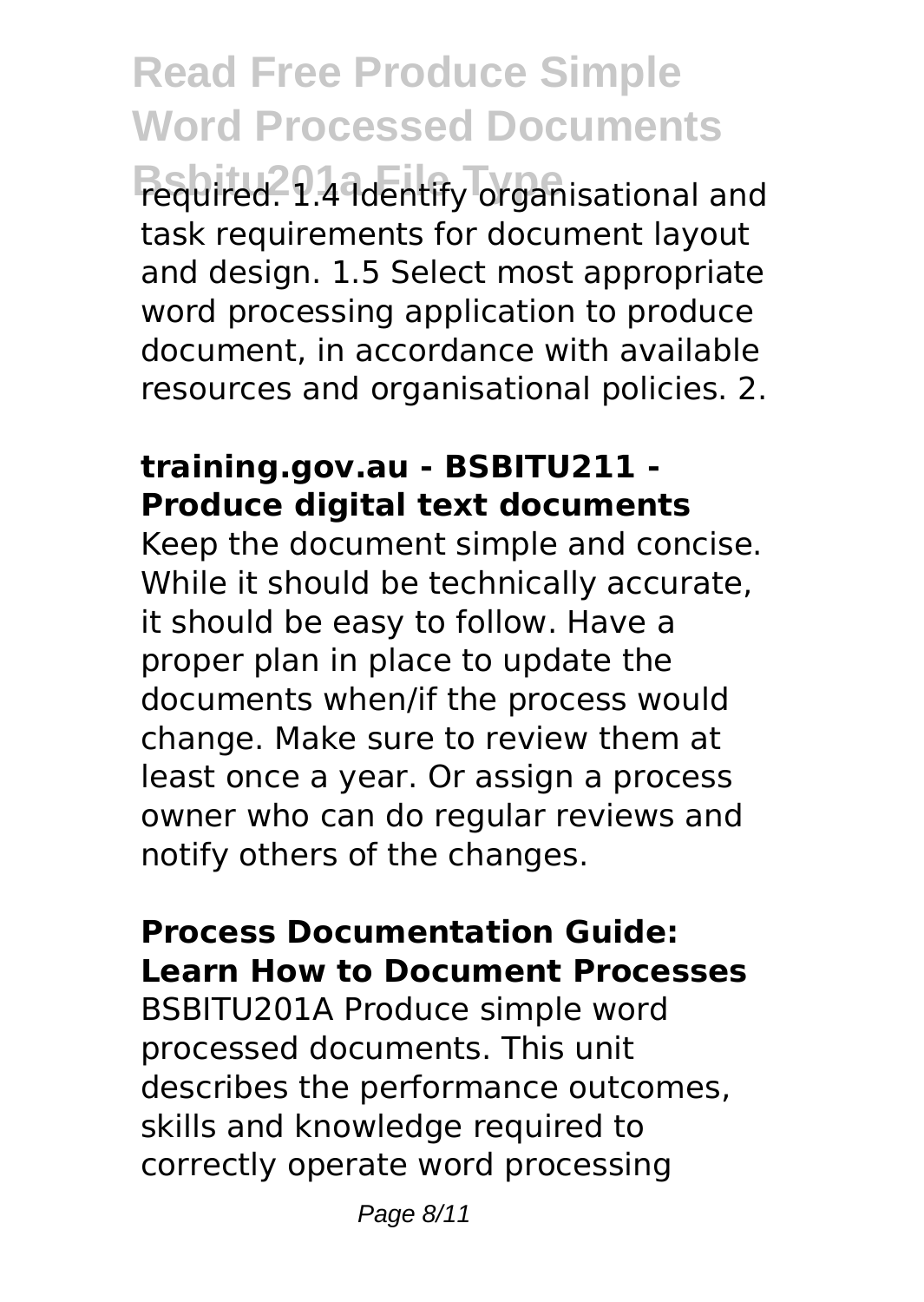**Read Free Produce Simple Word Processed Documents B**applications in the production of workplace documents.

# **Competency Checklist: BSBITU201A Produce simple word ...**

About the Book: Produce Simple Word Processed Documents: Becoming Competent – Word 2016 contributes directly to achieving the unit of competency BSBITU201 Produce simple word processed documents in the Business Services Training Package.. This book would be of interest to those undertaking a first course in word processing.

### **Produce Simple Word Processed Documents - Becoming ...**

Computer skills BSBITU201 Produce simple word processed documents Word 2016 suitable for BSBITU211. 24.95. Computer skills BSBITU303 Design and produce text documents (Word 2016) suitable for BSBITU313. 24.95. BSBITU202 Create and use spreadsheets Excel 2016 suitable for BSBITU212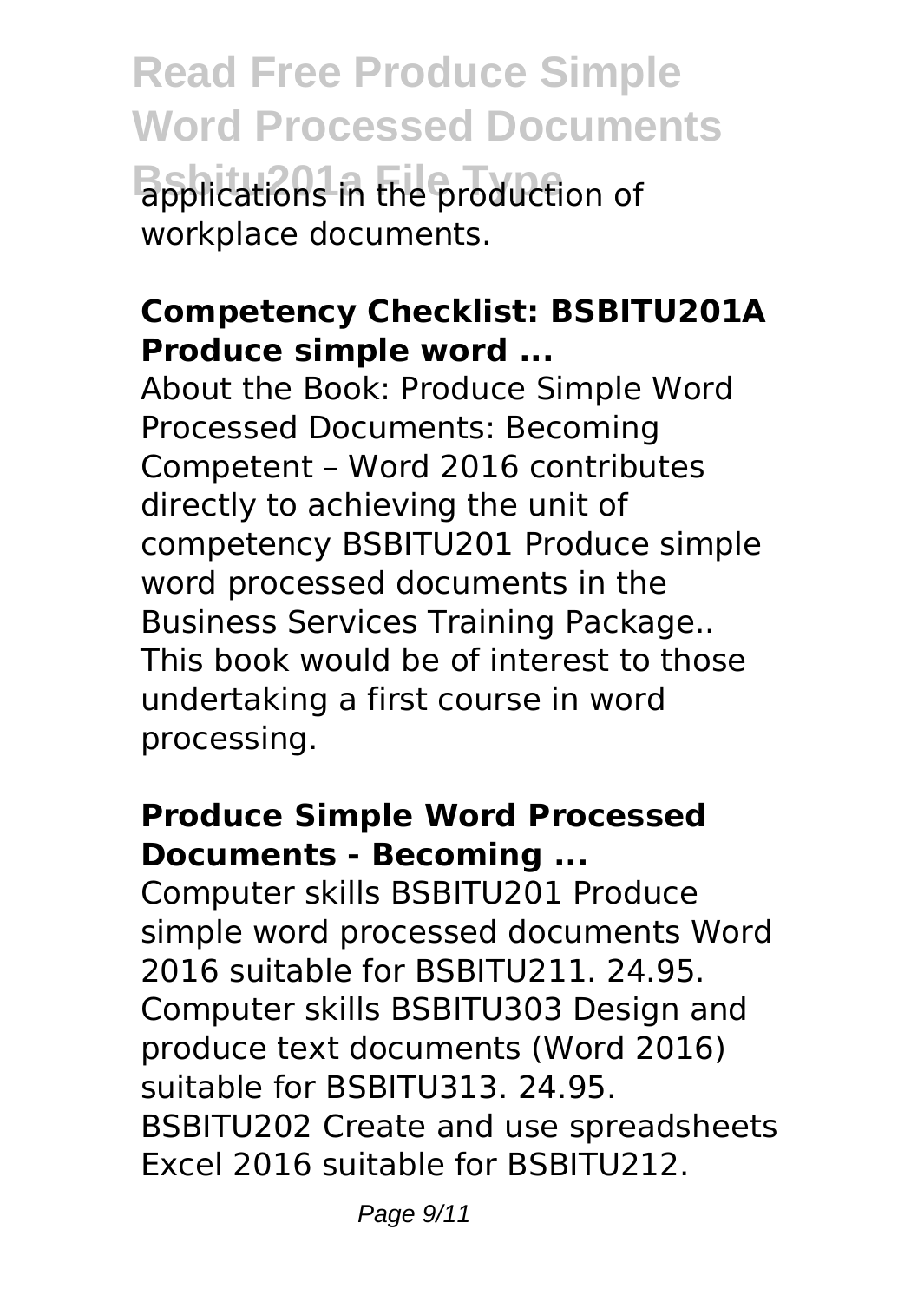# **BUSINESS SERVICES TRAINING PACKAGE | Student Books ...**

Tilde skills Produce Simple Word Processed Documents -Microsoft Word 2013 contributes directly to achieving the unit of competency BSBITU201A Produce simple word processed documents (Business Services Training Package BSB07). This book would be of interest to those undertaking a first course in word processing.

# **Produce Simple Word Processed Documents : Tilde Skills ...**

This publication has been mapped to the BSBITU201 - Produce Simple Word Processed Documentscompetency. It applies to individuals who perform a range of mainly routine tasks and generally work under direct supervision using limited practical skills and fundamental knowledge. ❖Learning Outcomes